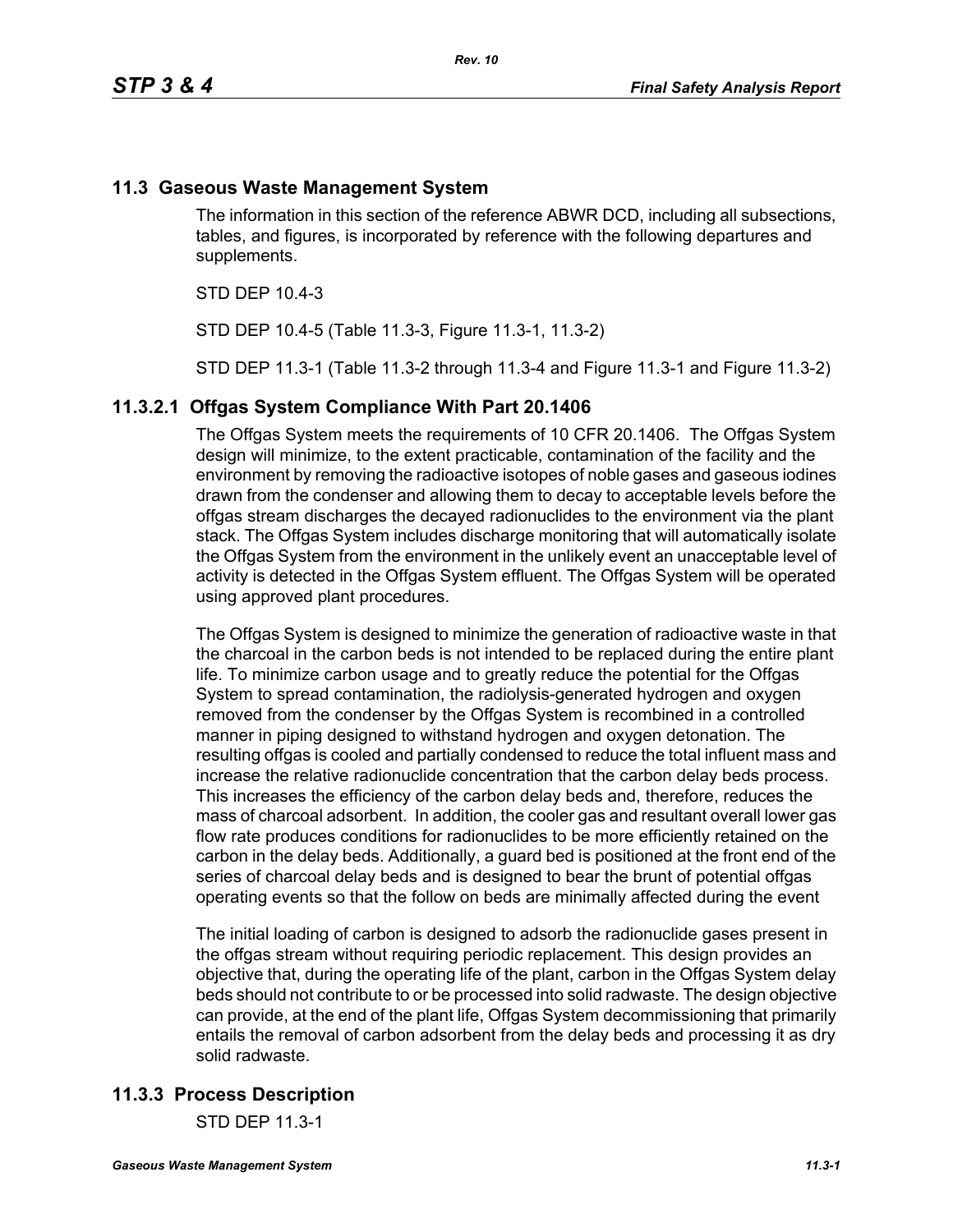## **11.3.3.1 Process Functions**

STD DEP 10.4-5

*Major process functions of the Offgas System include the following:*

- *(1) Dilution of air ejector offgas with steam to less than 4% hydrogen by volume*
- *(2) Recombination of radiolytic hydrogen and oxygen into water to reduce the gas volume to be treated and the explosion potential in downstream process components*
- *(3) Two-stage condensation of bulk water vapor first using condensate*Turbine Building Cooling Water (TCW) *and then chilled water as the coolant reducing the gaseous waste stream temperature to 18*10°*C or less*
- *(4) Dynamic adsorption of krypton and xenon isotopes on charcoal at about 38*25°*C*
- *(5) Filtration of offgas*
- *(6) Monitoring of offgas radioactivity levels and hydrogen gas concentration*
- *(7) Release of processed offgas to the atmosphere*
- *(8) Discharge of liquids to the main condenser and radwaste systems*

*Major process functions of the ventilation systems are described in Section 9.4.*

#### **11.3.3.2 Process Equipment**

*Major process equipment of the Offgas System consists of the following:*

- *(1) Process piping starting from the final steam dilution jets (SJAE) of the main condenser evacuation system*Main Condenser Evacuation System (not a part of the Offgas System)
- *(2) Integral recombiners,*Recombiner trains which include *includinga Preheater section, a Recombiner section, and a Condenser section*per train
- *(3) Cooler-condensers*
- *(4) Activated charcoal adsorbers*
- *(5) High efficiency particulate air (HEPA) filter*
- *(6) Monitoring instrumentation*
- *(7) Process instrumentation and controls*
- *(8) Offgas Evacuation System*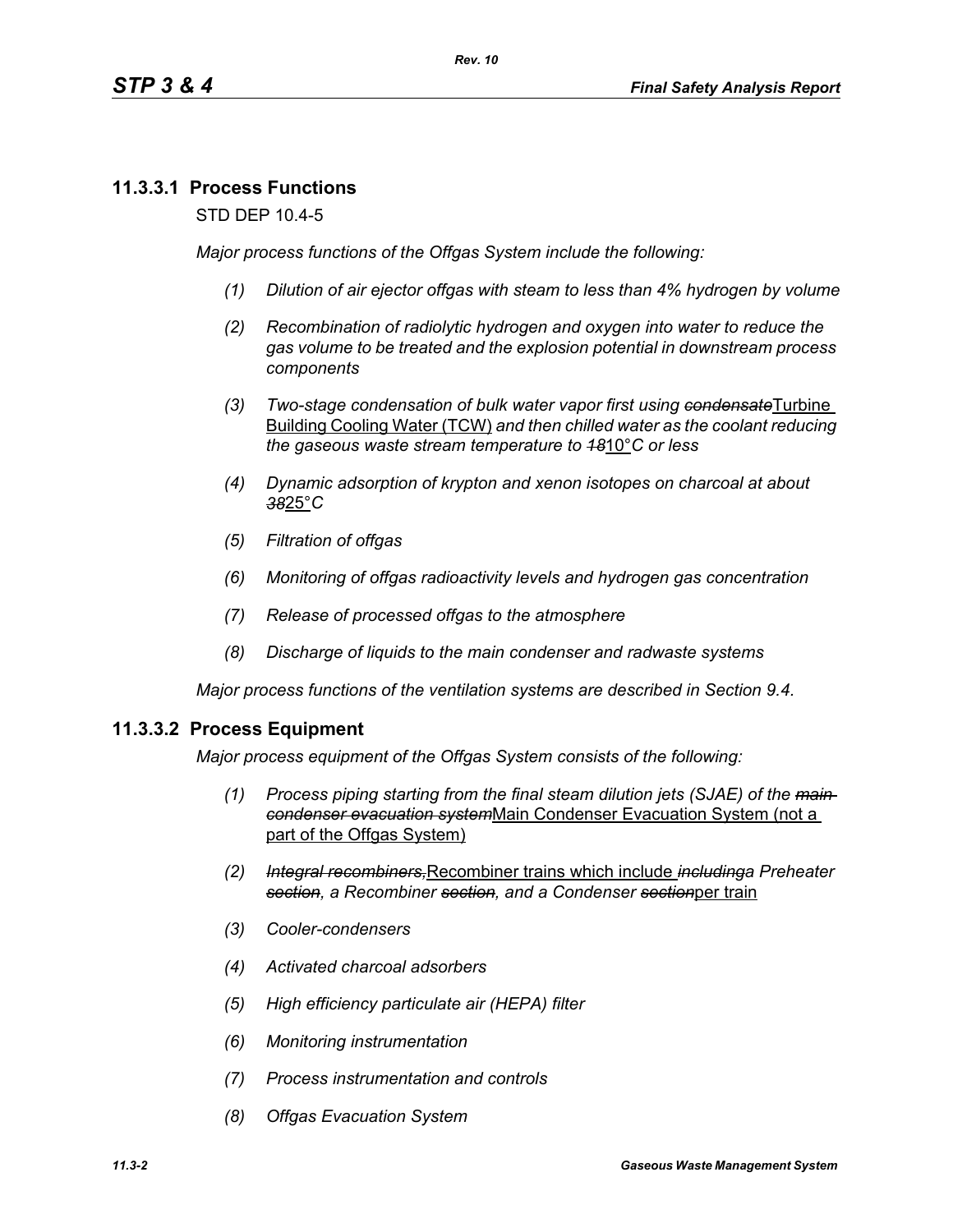*Major process equipment of the ventilation systems are described in Section 9.4.*

## **11.3.3.3 Process Facility**

STD DEP 10.4-5

STD DEP 11.3-1

*Reactor condensate*Turbine Building Cooling Water (TCW) *is used as the coolant for the offgas condensers. In this capacity:*

- *(1) The temperature of condensate*coolant *supplied to the offgas condenser should not exceed 56.6°C during periods of normal operation nor 43°C during periods of startup (main condenser evacuation) operation.*
- *(2) The pressure of condensate*coolant *supplied to the offgas condenser should not exceed the design pressure of the condenser.*
- *(3) Reactor condensate*TCW *isolation valves should be normally open to both recombiner condensers.*

#### *If any of these conditions cannot be met with reactor condensate, the coolant should be supplied by a closed cooling water system of reliability and quality equal to that of reactor condensate.*

*The gaseous waste stream is then cooled to 18*10 °*C or less in the cooler condenser. Chilled water (7 °C) is used from the HNCW System (Subsection 9.2.12). The cooler condenser is located immediately above the offgas condenser and is designed to remove any condensed moisture from the gaseous waste stream. The condensed moisture drains into the offgas condenser where it is sent to the main condenser.*

*The gaseous waste stream is heated to approximately 38*25 *°C by ambient heating in the charcoal vault.*

## **11.3.4.2 Process Design**

STD DEP 11.3-1

*Primary design requirements and the process data for startup and normal operating conditions are shown on the process flow diagram (PFD) (Figure 11.3-1) and the piping and instrument diagram (P&ID) (Figure 11.3-2). The Offgas System instrument setpoints are given in Table 11.3-4.*

*A flow meter is provided to measure the dilution steam flow to the last-stage air ejectors. If the dilution steam flow falls below a specified value, the process offgas line suction valve between the main condenser and SJAE closes automatically. The event*  is alarmed in the main control room. The valve will remain closed until proper steam *flow has been established. A high dilution steam flow above a specified value also*  alarms in the main control ream-room. This flow meter is shown on Figure 10.4.1.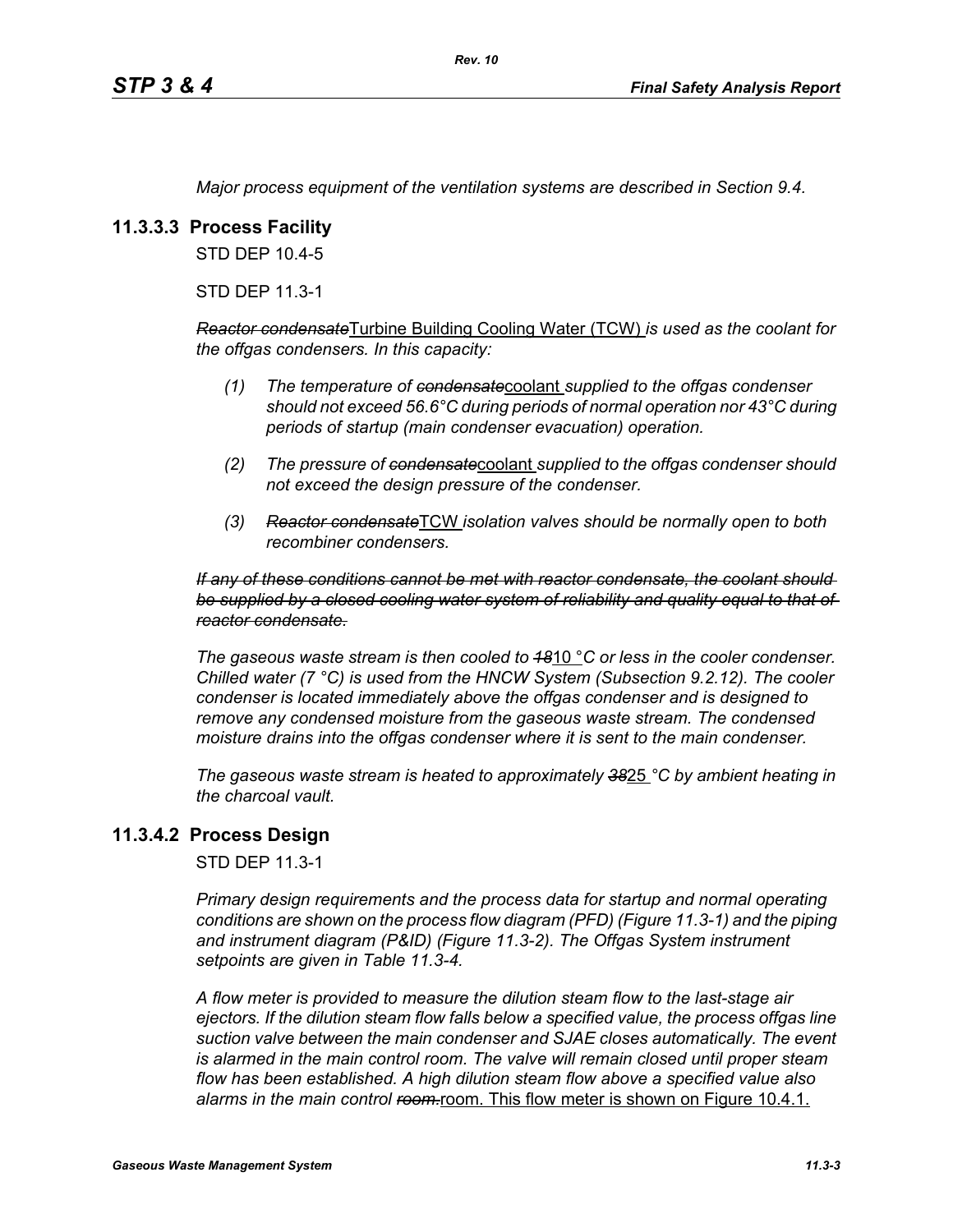*The SJAE provides superheated steam at the inlet to the preheaters. The driving steam (dilution steam) to the SJAEs is nuclear steam or steam of nuclear quality. Nuclear quality steam is defined as steam having impurities in concentrations not exceeding that of nuclear steam.*

*Recombiner preheaters*Preheaters *preheat gases to about 177*150 *°C for efficient catalytic recombiner operation and to ensure the absence of liquid water, which suppresses the activity of the recombiner catalyst. Maximum preheater temperature does not exceed 210*170*°C should gas flow be reduced or stopped. This is accomplished by using a maximum steam pressure of 1.72*0.96 *MPa, saturated. At startup, steam at this pressure is available before the process offgas is routed through the preheater to the recombiner catalyst. Electrical preheaters directly exposed to the offgas are not allowed. Each preheater connects to an independent final stage air ejector to permit separate steam heating of both recombiners during startup or drying one recombiner while the other is in operation. Preheater steam flow quantities are shown on the PFD. Preheater steam is nuclear steam*nuclear quality steam for *reliability. The preheater is sized to handle a dilution steam load of 115% of that shown on the PFD in addition to allowing for 5% plugged tubes.*

## **11.3.4.2.3 Condensing**

*The offgas condensers cool the recombiner effluent gas to a maximum temperature of 68 °C for normal operation and 57 °C for startup operation. The condenser includes baffles to reduce moisture entrainment in the offgas. The unit is sized to handle a dilution steam load of 115% of that shown on the PFD, in addition to allowing for 5% plugged tubes. The drain is capable of draining the entire process*collected *condensate, including the 15% excess plus 9 m 3 /h, from the unit at both startup and normal operating conditions, taking into account the possibility of condensate flashing in the return line to the main condenser. The drain also incorporates a flow element so that higher flows due to tube leakage can be easily identified. The drain is a passive loop seal with a block valve operable from the main control room.* 

*The gaseous waste stream is then cooled to 18*10 *°C or less in the cooler condenser. The cooler condenser is designed to remove any condensed moisture by draining it to the offgas condenser.*

## **11.3.4.2.4 Adsorption**

*The activated charcoal uses "arbitrary" adsorption coefficient Karb values for krypton and xenon at 25 °C of at least 60 and 1170 cm3 /g, respectively (cm3 defined at 0*25*°C, and1.0 atmosphere* and 0% humidity). *Separate Karb laboratory determinations of krypton and xenon are made for each manufacturer's lot unless the manufacturer can supply proof convincing to the purchaser that other lots of the same production run immediately adjacent to the lot rested*tested *are equivalent to the lot tested with respect to krypton and xenon adsorption. Other adsorption tests (e.g., dynamic coefficients) may be acceptable, provided their equivalence to Karb tests for this purpose can be demonstrated. Charcoal particle size is 8-16 mesh (USS) with less than 0.5% under 20 mesh. Moisture content is less than 2% by weight. Ignition temperature will be above*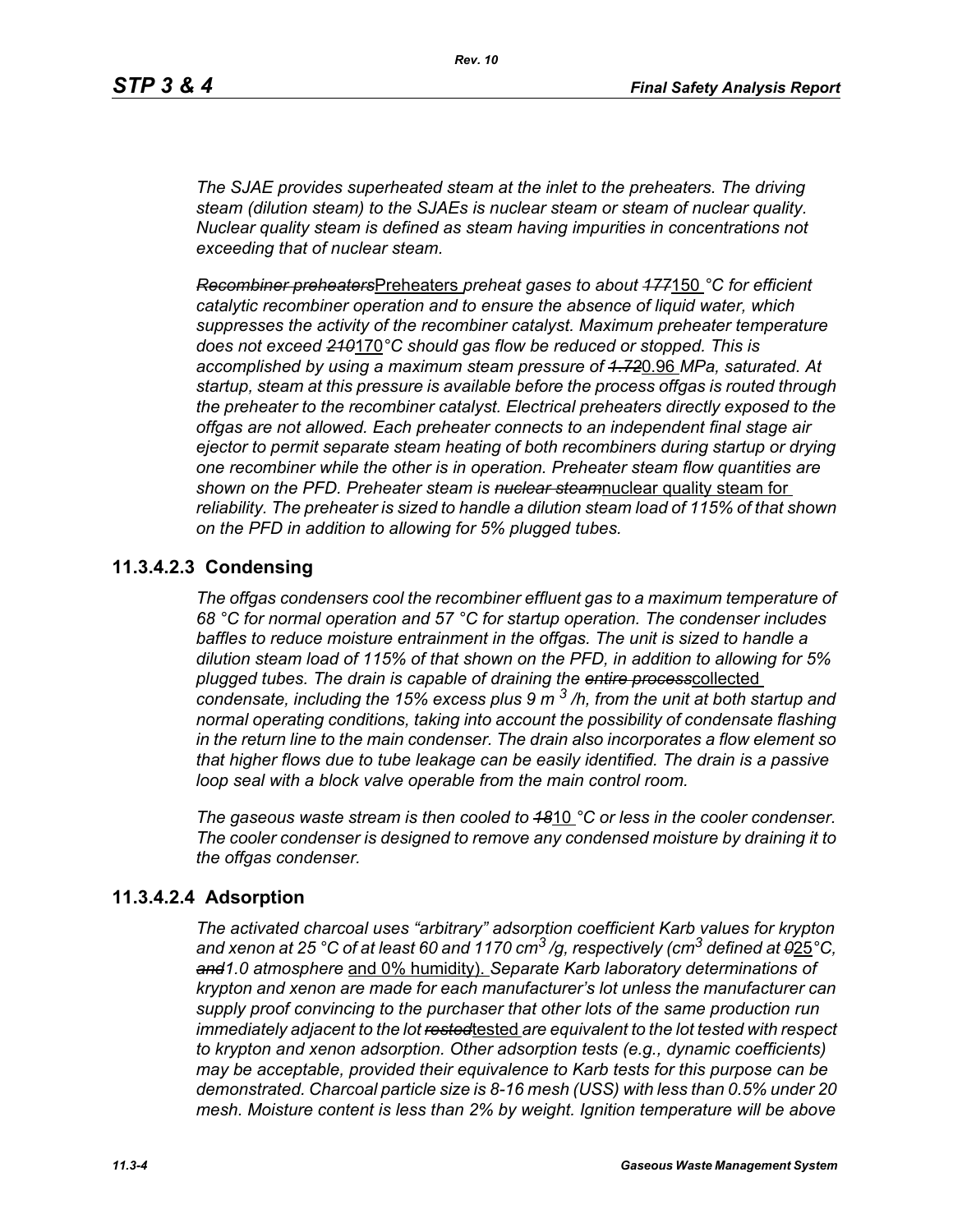*150 °C in air. Properties of activated charcoal used in the adsorber vessels are an optimization of the following:*

## **11.3.4.2.5 Filtration**

*The filter assembly contains a single high efficiency water-resistant filter element capable of removing at least 99.97% of 0.3 micrometer particles, as tested at the factory with mono-dispersed dioctylphthalate (DOP) smoke. The initial flow resistance of the filter does not exceed 2.54 cm water gauge (WG) at a water saturated air flow of 425*96.4 *m3 /h. An upstream demister pad is not required in the filter assembly. The filter is capable of operating under 100% relative humidity conditions.*

## **11.3.4.2.8 Charcoal Vault Temperature**

*The charcoal adsorber vault air conditioning system is controlled at any selected temperature within a range of 29*23 *°C to 41*31 *°C. The temperature of the vault is maintained as indicated in Subsection 11.3.4.3.13.*

STP DEP 10.4-3

## **11.3.4.2.9 Rangeability**

STP DEP 10.4-3

STP DEP 11.3-1

*In addition, the process can mechanically accommodate a startup high air flow as shown on the Process Data Sheet upon initiation of the steam jet air ejectors. This startup air flow results from evacuation of the turbine condensing equipment while the reactor is in the range of about 3 to 7% of rated power.*

*The process can accommodate reactor operation from 0 to 100% of full power (full power is defined as the Normal Operating Case shown on the PFD). In normal operation, radiolytic gas production varies linearly with thermal power. The process can accommodate an air flow at 10 to 425*96.4 *m3 /h for the full range of reactor power operation.*

## **11.3.4.3 Mechanical Design**

STD DEP 11.3-1

## **11.3.4.3.3 Equipment Room Ventilation Control**

*The equipment rooms are under positive ventilation control. Environmental conditions are maintained within the following ranges:*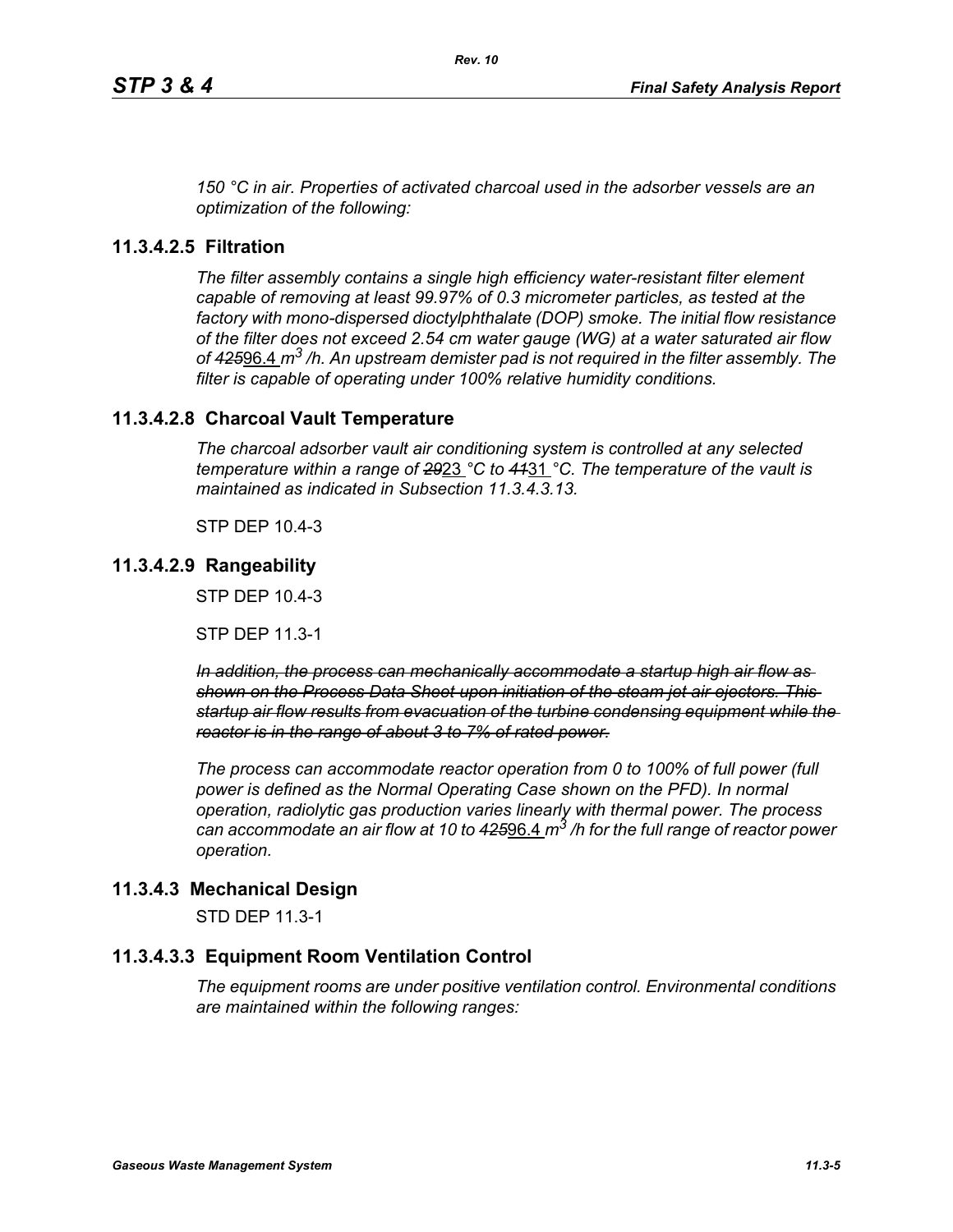| Area                                            | <b>Pressure (static)</b><br>cm water gauge) | Temp $(^{\circ}C)$                     | <b>Relative</b><br>Humidity (%) | <b>Air Turnover Rate</b><br>(room air changes) |
|-------------------------------------------------|---------------------------------------------|----------------------------------------|---------------------------------|------------------------------------------------|
| Offgas Bldg. Area,<br>except Equipment<br>Cells | $0.0 \text{ to } -0.63$                     | 4.4 Min<br>21 normal<br>40 Max         | 20 Min<br>40 normal<br>90 Max   | 3/h                                            |
| Charcoal Vault                                  | $-0.63$ to $-1.26$                          | 4.423 Min<br>3525 normal<br>65.631 Max | 20 Min<br>40 normal<br>70 Max   | 3/h                                            |
| Other offgas<br><b>Equipment Cells</b>          | $-0.63$ to $-1.26$                          | 4.4 Min<br>21 normal<br>48.9 Max       | 20 Min<br>40 normal<br>90 Max   | 3/h                                            |

#### **11.3.4.3.7 Valves**

*(2) A valve having a double stem seal and lantern ring type bonnet, with Grafoil or equivalent packing with the lantern ring leakoff connection pressurized with nitrogen or air form*from *an oil-free compressor to a pressure exceeding the normal system operating pressure. The pressurization line includes a flow indicating device mounted on the valve (such as a purge gas rotameter Schutte and Koerting Type 1875-V or equivalent) with a scale in the 0.5 to 1.0 cm3/s (at standard atmosphere) range, direct reading.*

## **11.3.4.3.11 Recombiners**

*The recombiners are mounted with the gas inlet at the bottom. The inlet piping for the* recombiner *has sufficient drains, traps and moisture separators to prevent liquid water from entering the recombiner vessel during startup. The recombiners are catalytic type with a nondusting catalyst supported on metallic screens or ribbons. The catalyst is replaceable without requiring replacement of the external pressure vessel.*

## **11.3.4.3.13 Charcoal Adsorber Vault**

*The temperature within the charcoal adsorber vault is maintained and controlled by appropriate connection(s) to the Turbine Building HVAC System. The flow rate and temperature of the air supplied to the vault has the capacity to cool the vault and equipment within from 66 °C to 27 °C in 48 hours. The decay heat is sufficiently small that, even in the no-flow condition, there is no significant loss of adsorbed noble gases due to temperature rise in the adsorbers. The HVAC design is capable of controlling the vault temperature within 3°C overthe range of 27 to 38* 23 to 31°C.

*The charcoal adsorber vault temperature is controlled in the range 27*23*°C to 38*31*°C. If it becomes necessary to heat a vessel or the vault to 66 °C to facilitate drying the charcoal, portable heaters can be used. A smoke detector is installed in the exhaust ventilation duct from the charcoal adsorber vault to detect and provide alarm to the operator, as a charcoal fire within the vessel(s) usually results in the burning of the exterior painted surface.*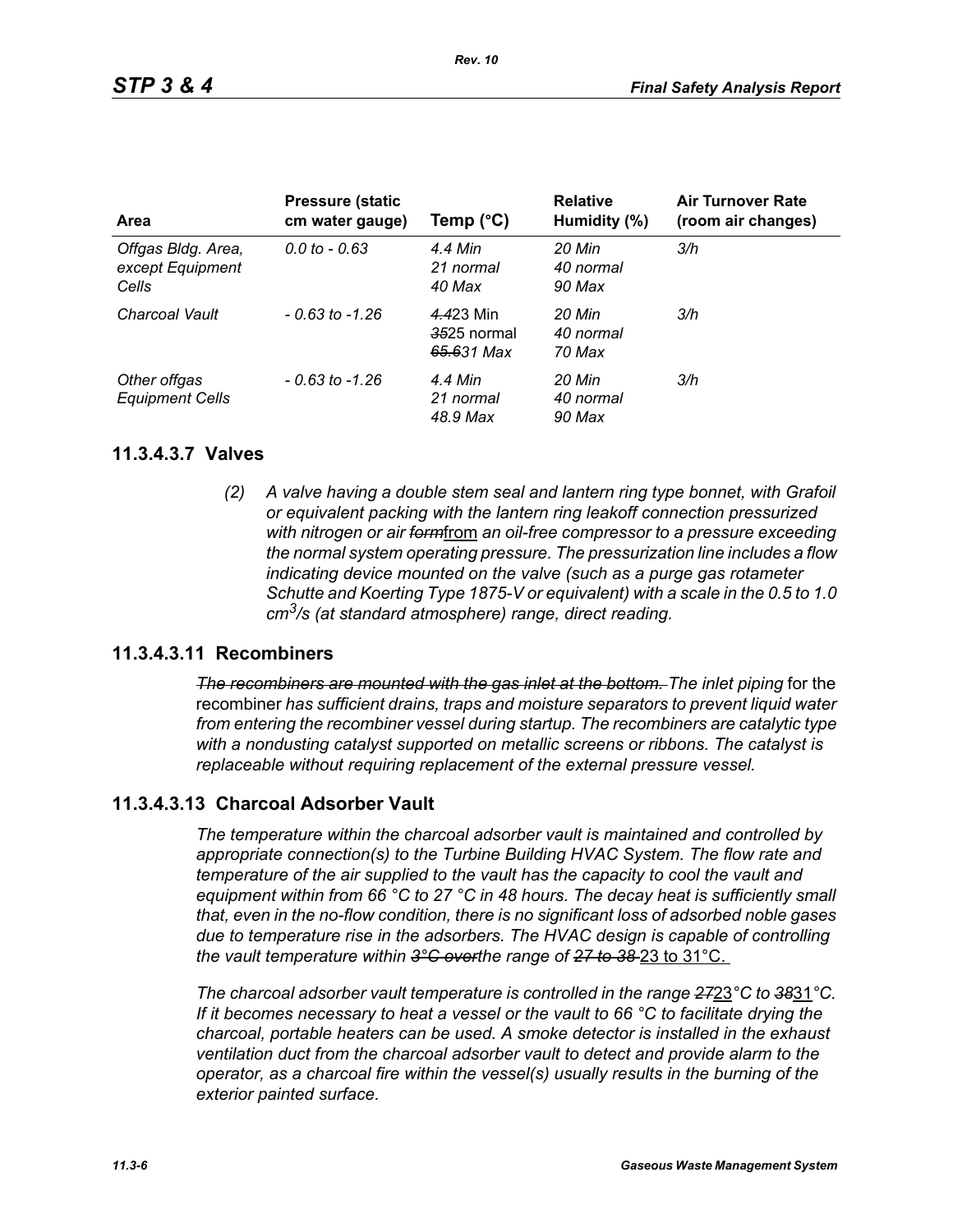#### **11.3.5 Other Radioactive Gas Sources**

The following information supplements the existing information in this subsection of the reference ABWR DCD.

> The main condenser mechanical vacuum pumps which is are part of the main condenser evacuation system *is*are described in section 10.4.

#### **11.3.11 COL License Information**

#### **11.3.11.1 Compliance with Appendix I to 10 CFR50**

The following supplemental information is provided for COL License Information Item 11.2.

*Compliance with Appendix I to 10 CFR50 numerical guidelines for offsite radiation doses as a result of gaseous or airborne radioactive effluents during normal plant operations, including anticipated operational occurrences is provided in the cost benefit analysis performed in accordance with the NEI topical report for numerical design objectives for 10 CFR50 App I. In accordance with 10 CFR 50.71(e), the FSAR will updated with reference to NEI Topical Report when the information is available.*

*Compliance with numerical guidelines in Appendix I to 10 CFR 50 for offsite radiation doses as a result of gaseous effluents during normal plant operations, including anticipated operational occurrences, is provided in Subsection 12.2.2.2. To demonstrate compliance with Section II, paragraph D of Appendix I, a cost-benefit analysis was performed in accordance with the guidance of Regulatory Guide 1.110. The analysis postulated the addition of one augment of reasonably demonstrated technology to the Gaseous Waste Management System (GWMS). This augment was:*

*the addition of one 3-ton charcoal adsorber to the GWMS.*

*Regulatory Guide 1.110 cost data used to evaluate the augment to the GWMS are summarized in the Table 11.3-5.* 

*The total annual costs associated with implementing the augment to the GWMS and the corresponding benefit-cost ratio are determined using the methodology prescribed in Regulatory Guide 1.110, the cost data provided in Table 11.3-5, and the collective 50 mile total body dose (due to gaseous releases) that is presented in Table 5.4-9 of the STP 3 & 4 Environmental Report. The collective 50 mile total body dose is conservatively considered to be the total dose saved as a result of implementing this augment to the GWMS. The total annual costs of the augment to the GWMS and the associated benefit cost ratio are in Table 11.3-6. These results demonstrate that the total annual cost associated with the augment to the GWMS is substantially larger than the benefit derived from the augment. The cost-benefit numerical analysis, required by 10 CFR 50 Appendix I Section II Paragraph D, demonstrates that the addition of items to the GWMS of reasonably demonstrated technology will not provide a favorable cost benefit. Therefore, the STP 3 & 4 prescribed GWMS meets the numerical guides for dose design objectives.*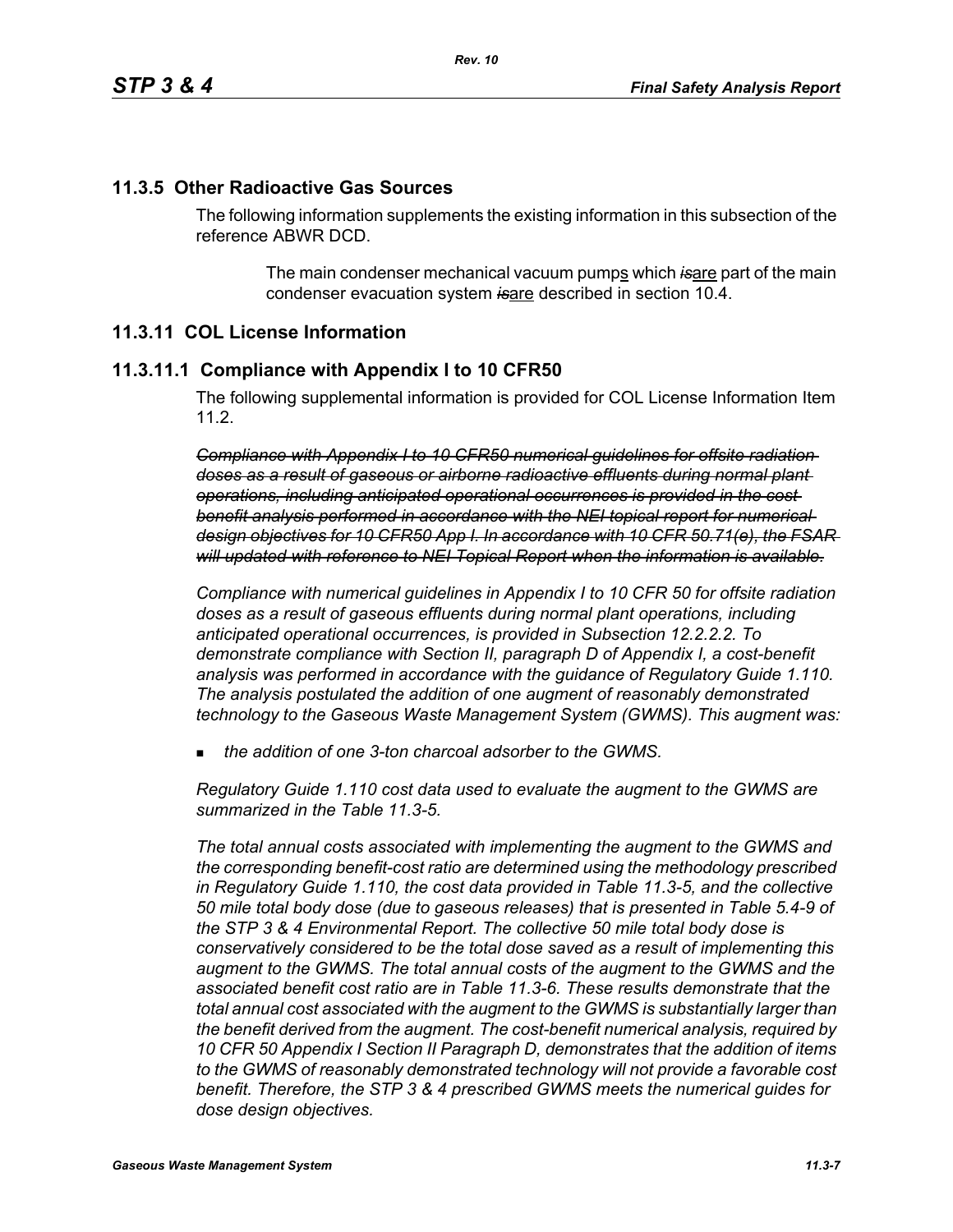# **Table 11.3-2 Offgas System Major Equipment Items**

| Recombiner (Item D005, 2 required, contains preheater, catalyst, and condenser sections) |
|------------------------------------------------------------------------------------------|
| <b>Garbon steel shell</b>                                                                |
| Shell length: approximately 70m                                                          |
| Shell OD: approximately 1.3m                                                             |
| Total unit height: approximately 2.95m                                                   |
| Design pressure: 2.41 MPa                                                                |
| Design temperature: 232 °C                                                               |
| Code of construction: ASME Section VIII, Division 1                                      |
| Preheater section                                                                        |
| Shell and tube heat exchanger                                                            |
| Tubes: stainless steel, rolled into stainless steel tube sheet                           |
| Tube-side design pressure: 2.41 MPa                                                      |
| Design temperature: 232 °C                                                               |
| <b>Gatalyst section</b>                                                                  |
| Catalyst support: stainless steel                                                        |
| Design temperature: 482 °C                                                               |
| Catalyst: precious metal on ceramic or metal base                                        |
| Offgas condenser section                                                                 |
| Shell and tube heat exchanger                                                            |
| Tubes: stainless steel, rolled into stainless steel tube sheet                           |
| Tube-side design pressure: 2.41 MPa                                                      |
| Design temperature: 482 °C                                                               |
| Cooler condenser (Item B010, 2 required)                                                 |
| Type: Shell and tube heat exchanger carbon steel vessel                                  |
| Shell length: 3.05m                                                                      |
| Shell-side design pressure: 2.41 MPa-                                                    |
| Shell-side design temperature: 0 to 121°C                                                |
| Tubes: stainless steel, welded into stainless tube sheet                                 |
| Tube-side design pressure: 0.69 MPa                                                      |
| Tube-side design temperature: 0 to 65.6 °C                                               |
| <b>Code of construction: TEMA Class C</b>                                                |
| Charcoal adsorbers (Items D012A and D012B-J)                                             |
| Carbon steel vessels filled with activated charcoal: 4500 kg D012A, 13,600 kg D012B J    |
| Height: approximately 10.4m                                                              |
| Outside diameter: approximately 1.2m D012A, 2.1m D012B-J                                 |
| Design pressure: 2.41 MPa                                                                |
| Design temperature: 4.4 to 121°C                                                         |
| <b>Code of construction: ASME Section VIII, Division 1</b>                               |
| Filter (Item D016, 1 required)                                                           |
| <b>Carbon steel vessel with removable HEPA filter</b>                                    |
| Height (includes legs): approximately 1.8m                                               |
| Outside diameter: approximately 0.61m                                                    |
| Flow: $425 \text{ m}^3/h$ at 2.54 cm H <sub>2</sub> O gauge                              |
| Design pressure: 2.41 MPa                                                                |
| Design temperature: 4.4 to 65.6°C                                                        |
| Code of construction: ASME Section VIII, Division 1                                      |
|                                                                                          |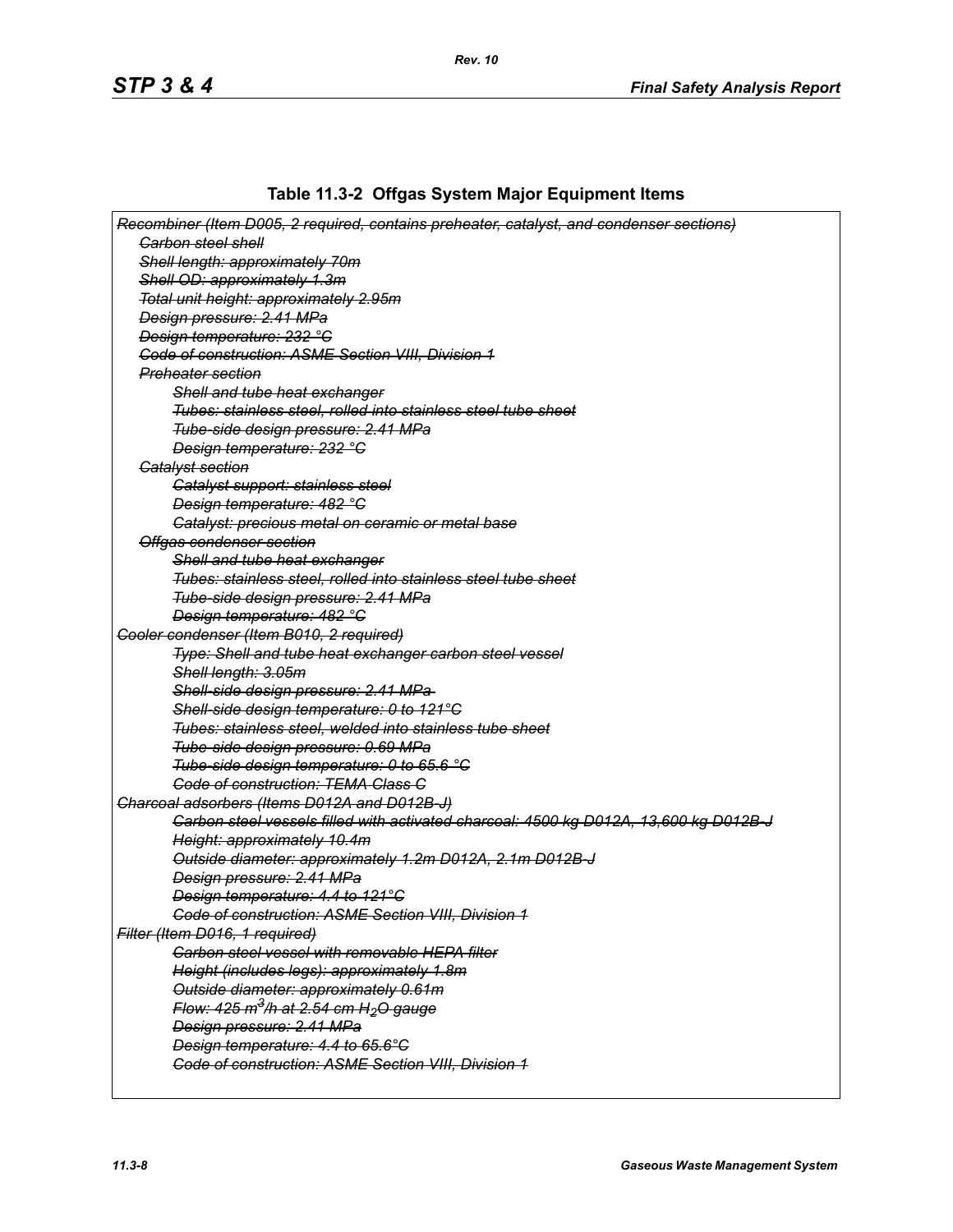# **Table 11.3-2 Offgas System Major Equipment Items (Continued)**

| Preheater                                                                       |
|---------------------------------------------------------------------------------|
| Quantity: 2                                                                     |
| Type: shell and tube heat exchanger                                             |
| Material: stainless steel vessel                                                |
| Shell length: approximately 4.5 m                                               |
| Shell OD: approximately 2.0m                                                    |
| Shell-side design pressure: 0.96 MPa<br>Shell-side design temperature: 188 °C   |
| Tubes: stainless steel, expand and welded into stainless steel tube sheet       |
| Tube-side design pressure: 2.41 MPa                                             |
| Tube-side design temperature: 232 °C                                            |
| Code of construction: ASME B&PVC, Section VIII, and TEMA                        |
|                                                                                 |
| Recombiner                                                                      |
| Quantity: 2                                                                     |
| Material: stainless steel vessels                                               |
| Catalyst support: Stainless steel<br>Height (includes legs): approximately 4.0m |
| Outside diameter: approximately 2.5m                                            |
| Design pressure: 2.41 MPa                                                       |
| Design temperature: 482 °C                                                      |
| Catalyst: precious metal on ceramic or metal base                               |
| Code of construction: ASME B&PVC, Section VIII                                  |
| Condenser                                                                       |
| Quantity: 2                                                                     |
| Type: shell and tube heat exchanger                                             |
| Material: stainless steel vessel                                                |
| Shell length: approximately 5.5m                                                |
| Shell OD: approximately 1.0m                                                    |
| Shell-side design pressure: 2.41 MPa                                            |
| Shell-side design temperature: 482 °C                                           |
| Tubes: stainless steel, expand and welded into stainless steel tube sheet       |
| Tube-side design pressure: 1.37 MPa                                             |
| Tube-side design temperature: 70 °C                                             |
| Code of construction: ASME B&PVC, Section VIII, and TEMA                        |
| Cooler condenser                                                                |
| Quantity: 2                                                                     |
| Type: shell and tube heat exchanger                                             |
| Material: stainless steel vessel                                                |
| Shell length: approximately 4.0m                                                |
| Shell-side design pressure: 2.41 MPa                                            |
| Shell-side design temperature: 66 °C                                            |
| Tubes: stainless steel, expand and welded into stainless tube sheet             |
| Tube-side design pressure: 1.37 MPa                                             |
| Tube-side design temperature: 70 °C                                             |
| Code of construction: TEMA Class C                                              |
|                                                                                 |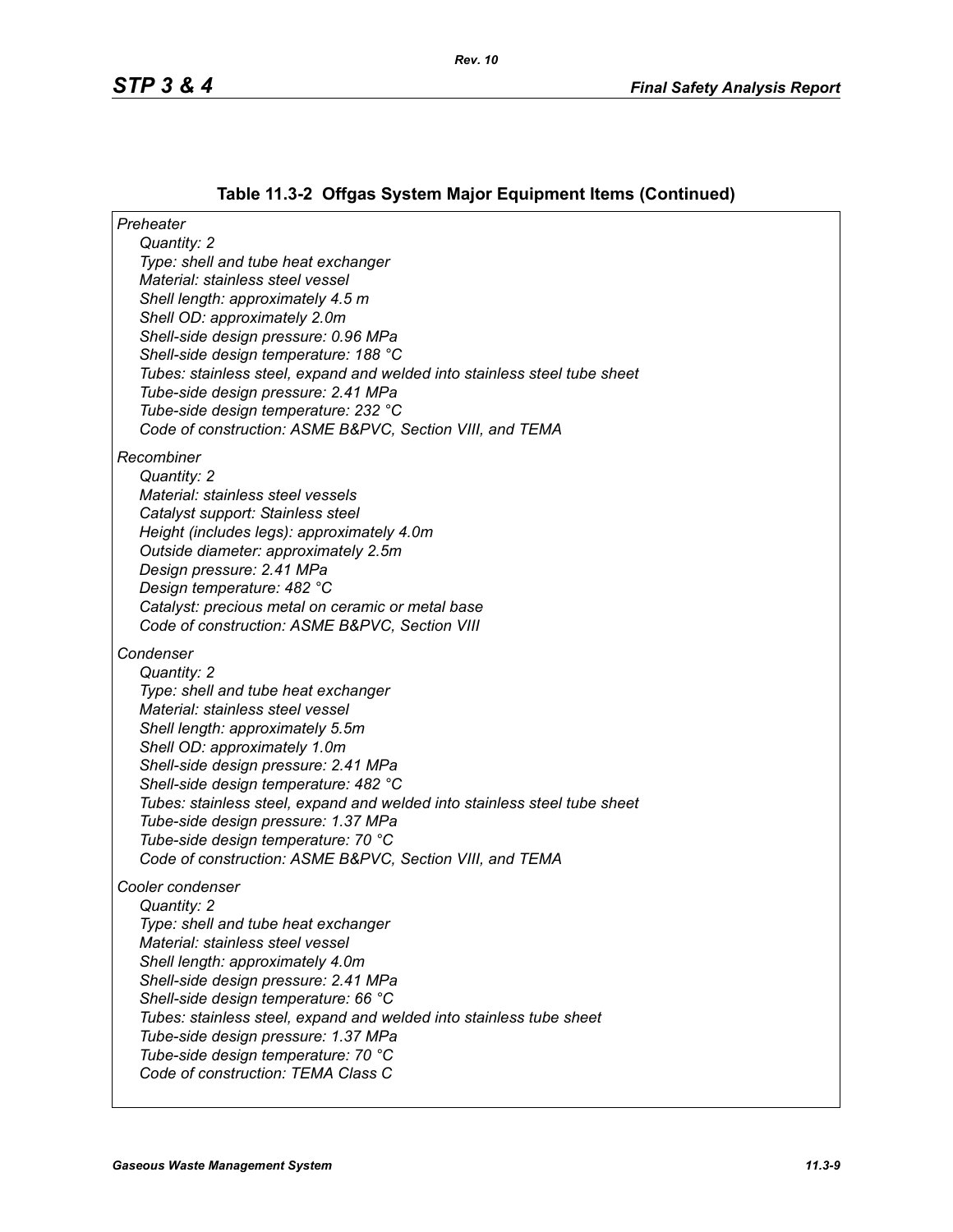## **Table 11.3-2 Offgas System Major Equipment Items (Continued)**

*Charcoal adsorbers Quantity: One Guard Bed, four Charcoal adsorber Material: low carbon steel vessels filled with activated charcoal, one Guard bed of 4,721kg, four Charcoal adsorber of 27,200 kg Height: Guard bed approximately 5.0 m, Charcoal adsorber approximately 15.0 m Outside diameter: Guard bed approximately 2.2 m, Charcoal adsorber approximately 2.5 m Design pressure: 2.41 MPa Design temperature: 121°C Code of construction: ASME Section VIII, Division 1 Filter Quantity: 1 Material: low carbon steel vessel with removable HEPA filter Height (includes legs): approximately 1.5m Outside diameter: approximately 1.0m Flow: 96.4Nm3/h at 250Pa Design pressure: 2.41 MPa Design temperature: 66 °C Code of construction: ASME Section VIII, Division 1 Vacuum pump Quantity: 2 Type: Rotary type Material: Stainless steal casing Height: approximately 1.0 m Width: approximately 1.0m Length: approximately 2.0m Flow: 200 Nm3/h Code of construction: API-610, API-674, API-675, ASME Section VIII, Division 1, or Division 2 Auxiliary: Recirculation water tank, Recirculation water pump (two units), Recirculation water cooler.*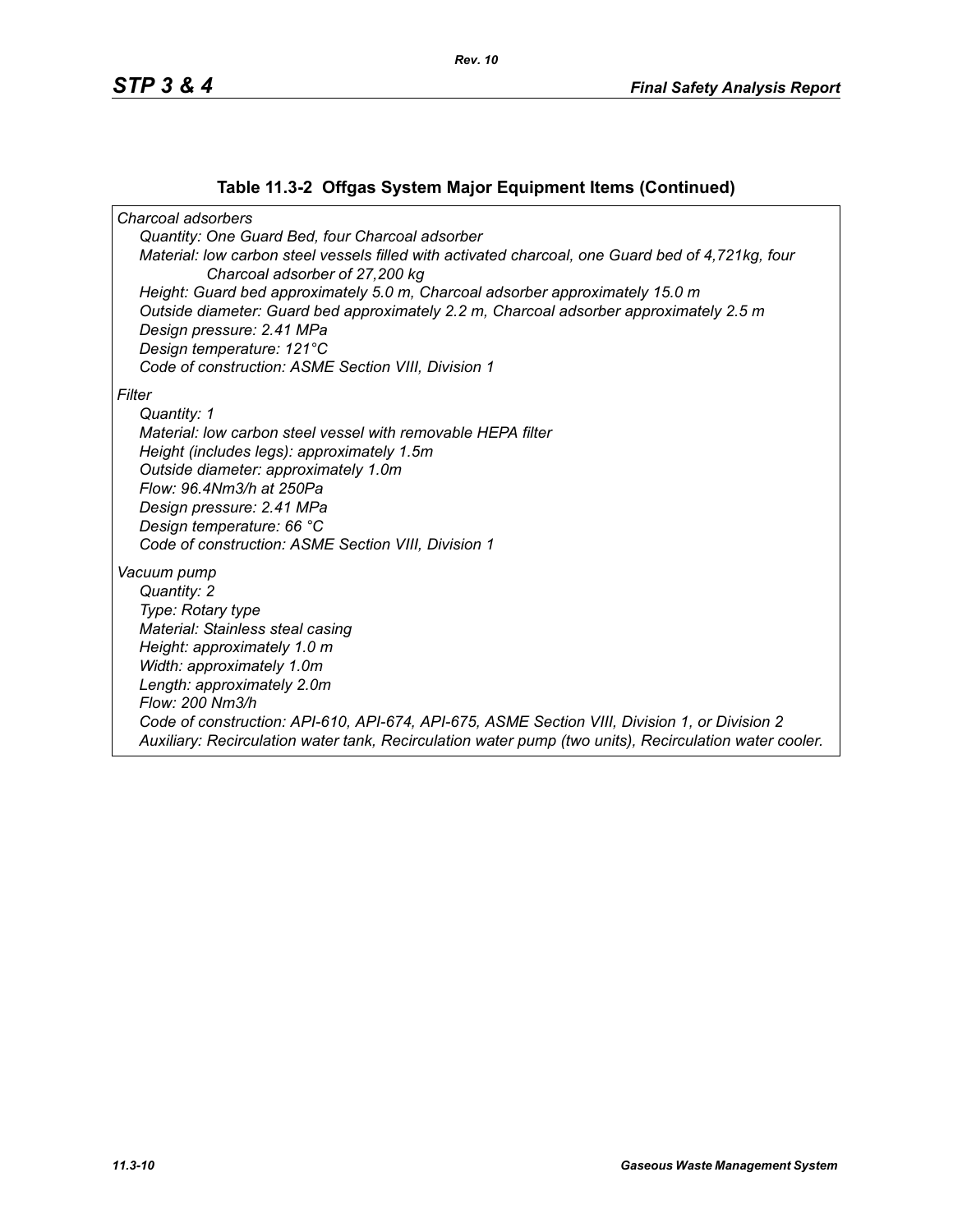| <b>Equipment Item</b>                                | <b>Malfunction</b>                | <b>Consequences</b>                                                                                                                                                                                                                                                                               | <b>Design Precautions</b>                                                                         |
|------------------------------------------------------|-----------------------------------|---------------------------------------------------------------------------------------------------------------------------------------------------------------------------------------------------------------------------------------------------------------------------------------------------|---------------------------------------------------------------------------------------------------|
| PreheaterRecombiner-<br>preheater                    | Steam leak                        | <b>Would further dilute</b><br>offgas. Steam<br>consumption would<br>increase.                                                                                                                                                                                                                    | Spare recombiner.                                                                                 |
|                                                      | Low-pressure steam<br>supply      | Recombiner<br>performance would fall<br>off at low-power level,<br>and hydrogen content of<br>recombiner gas<br>discharge would<br>increase eventually to a<br>combustible mixture.                                                                                                               | Low-temperature alarms<br>on preheater exit<br>(catalyst inlet).<br>Downstream $H_2$<br>analyzer. |
| Recombiner catalyst                                  | Catalyst gradually<br>deactivates | Temperature profile<br>changes through<br>catalyst. Eventually,<br>excess $H_2$ would be<br>detected by $H_2$ analyzer<br>or by gas flow meter.<br>Eventually, the gas could<br>become combustible.                                                                                               | Temperature probes in<br>catalyst bed and $H_2$<br>analyzer provided. Spare<br>recombiner.        |
| Condenser Recombiner Cooling water leak<br>condenser |                                   | The coolant<br>(TCWreactor-<br>condensate) would leak<br>to the process gas (shell)<br>side. This would be<br>detected if drain well<br>liquid level increases.<br>Moderate leakage would<br>be of no concern from a<br>process standpoint. (The<br>process condensate<br>drains to the hotwell.) | Drain well high level<br>alarm. Redundant<br>recombiner.                                          |

# **Table 11.3-3 Equipment Malfunction Analysis**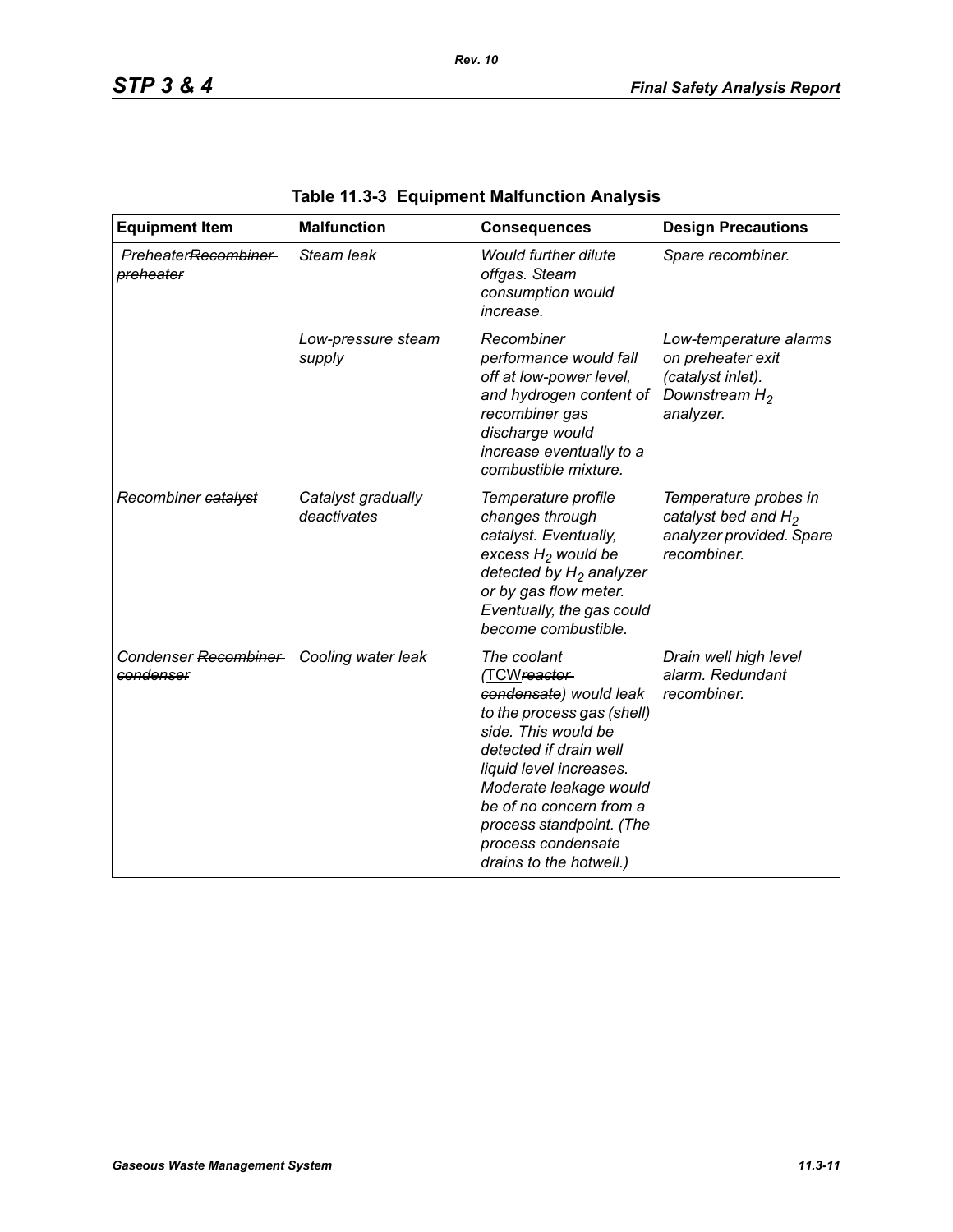| Item         | <b>Function</b>                      | <b>MPL</b>                   | <b>Normal Range</b>            | Operational<br>Limits         | <b>Sensor Type</b><br>(Qualifications)                           | <b>Scale Range</b><br>(Tolerance)                             | Setpoint/ Alarm                 |
|--------------|--------------------------------------|------------------------------|--------------------------------|-------------------------------|------------------------------------------------------------------|---------------------------------------------------------------|---------------------------------|
| $\mathbf{1}$ | Steam Flow to Final<br>SJAE (*)      | N39-FE005                    | 100-105%                       | 75-115%                       | Superheated Steam<br>$(10 - 254 °C)$<br>$(0 - 4.12 \text{ MPa})$ | $0 - 120%$<br>$(\pm 125$ kg/h)                                | L 75% Trip<br>AH 110%<br>AL 95% |
|              | Not Used                             |                              |                                |                               |                                                                  |                                                               |                                 |
|              | Preheater Inlet<br>Pressure          | PT001                        | $-2.0$ kPa                     | N/A                           | Offgas and Steam<br>$(10-315 °C)$<br>$(-0.1 - 7.24 \text{ MPa})$ | $-100 - 400$ kPa<br>$(\pm 4$ kPa)                             | AH 295 kPa                      |
|              | Air Bleed Pressure                   | PI101                        | $0.69 - 0.87$ MPa              | N/A                           | Air ( $10 - 65$ °C)<br>$(0 - 1 MPa)$                             | $0 - 1$ MPa<br>$(*0.005 MPa)$                                 | N/A                             |
|              | Air Bleed Flow -<br>Total (**)       | F1102                        | $1.7 - 48.2$ m <sup>3/</sup> h | $1.7 - 105$ m <sup>3</sup> /h | Air ( $10 - 65$ °C)<br>$(0 - 1 MPa)$                             | $0 - 100$ m <sup>3</sup> /h<br>$(\pm 5 \text{ m}^3/\text{h})$ | N/A                             |
|              | Air Bleed Flow -<br>Normal (**)      | F1104                        | $1.7 - 2.4$ m <sup>3</sup> /h  | 1.7 $m^3/h$                   | Air<br>$(10 - 65 °C)$<br>$(0 - 1 m^3/h)$                         | $0 - 3.7$ m <sup>3</sup> /h<br>$(\pm 0.17 \text{ m}^3/h)$     | N/A                             |
|              | Recombiner Inlet<br>Temp.            | <b>TE004</b>                 | 150 °C                         | $105 - 399 °C$                | Offgas and Steam<br>$(10 - 482 °C)$<br>$(-0.1 - 2.41 MPa)$       | $0 - 400$ °C ( $\pm 5$ °C)                                    | AL 140 °C                       |
|              | Not Used                             |                              |                                |                               |                                                                  |                                                               |                                 |
|              | Temperature Profile<br>of Recombiner | <b>TE006</b><br><b>TE007</b> | $150 - 443 °C$                 | 121 - 482 °C (***)            | Offgas and Steam<br>$(10 - 550 °C)$<br>(-0.1 to 2.41 MPa)        | $0 - 550$ °C<br>$(\pm 7.5^{\circ}C)$                          | AH 443 °C<br>AL 140 °C          |
| 10           | Not Used                             |                              |                                |                               |                                                                  |                                                               |                                 |
| 11           | Offgas Cond. Water<br>Level          | LT009                        | $< 150$ mm                     | $< 260$ mm                    | Water<br>$(10 - 100 °C)$<br>$(-0.1 - 7.24 \text{ MPa})$          | $0 - 550$ mm<br>$(\pm 5.5$ mm)                                | AH 245 mm                       |
| 12           | Offgas Cond. Loop<br>Seal Water Flow | FI008                        | 9 m <sup>3</sup> /h            | $9.35 \text{ m}^3/h$          | Water<br>$(10 - 100 °C)$<br>$(-0.1 - 2.41$ MPa)                  | $0 - 20$ m <sup>3</sup> /h<br>$(\pm 2 \text{ m}^3/\text{h})$  | N/A                             |
| 13           | Not Used                             |                              |                                |                               |                                                                  |                                                               |                                 |

*Gaseous Waste Management System* 

Gaseous Waste Management System

*STP 3 & 4*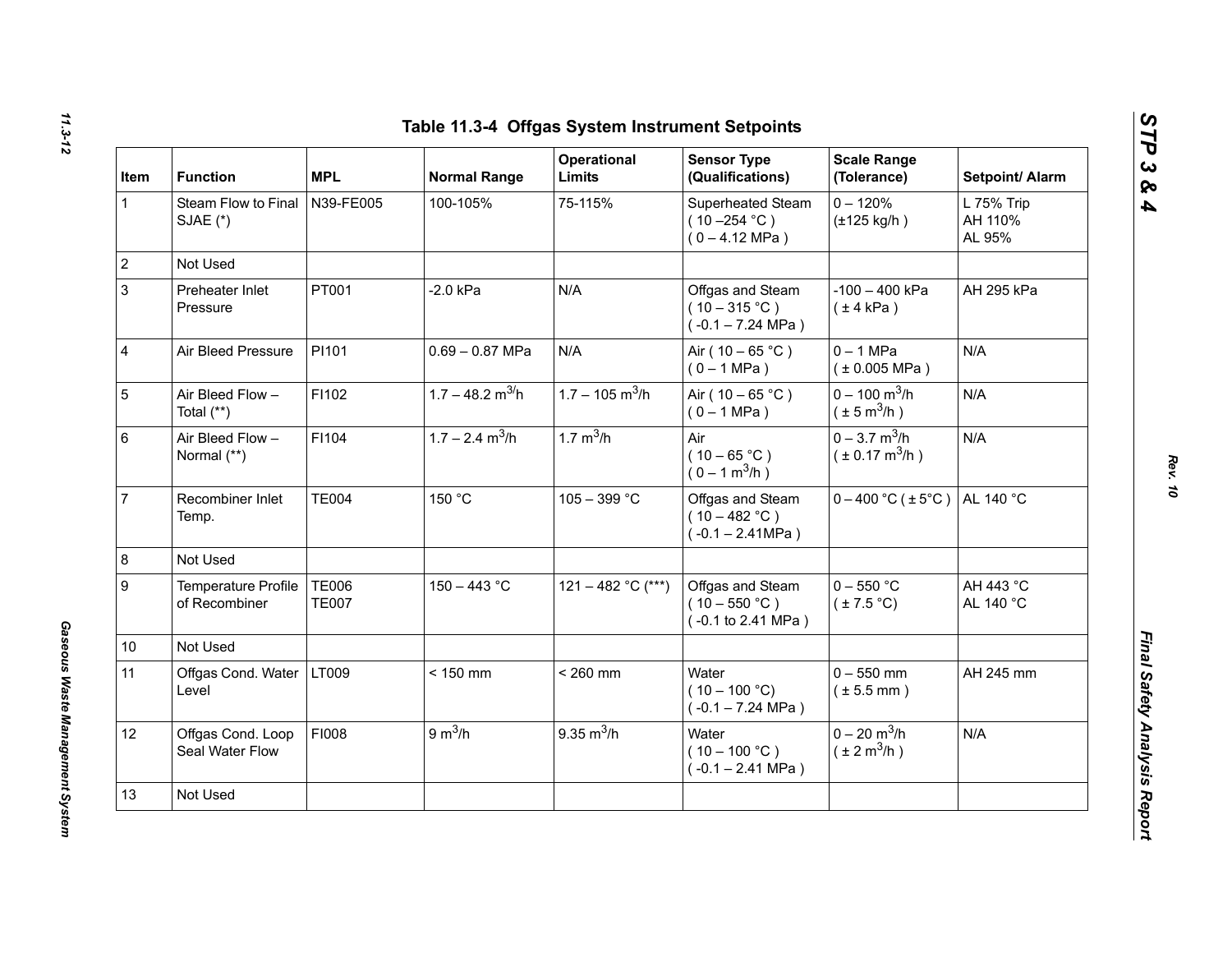| Item | <b>Function</b>                            | <b>MPL</b>                   | <b>Normal Range</b>                    | Operational<br>Limits       | <b>Sensor Type</b><br>(Qualifications)                  | <b>Scale Range</b><br>(Tolerance)           | Setpoint/ Alarm      |
|------|--------------------------------------------|------------------------------|----------------------------------------|-----------------------------|---------------------------------------------------------|---------------------------------------------|----------------------|
| 14   | Offgas Cond. Exit<br>Temp.                 | <b>TE011</b>                 | < 55 °C                                | N/A                         | Offgas<br>$(10 - 100^{\circ}C)$<br>$(-0.1 - 7.24$ MPa)  | $0 - 100^{\circ}$ C (±2°C)                  | N/A                  |
| 15   | Hydrogen Analyzer                          | P91-<br>H2E010<br>H2E011     | $0 - 0.1\%$ by V.<br>$0 - 1.0\%$ by V. | $0 - 4\%$ by V.             | Offgas<br>$(10 - 100 °C)$<br>(-0.1 to 7.24 MPa)         | $0 - 4\%$ by V.<br>$(± 0.15\%$ by V.)       | AH 2% by V.          |
| 16   | Air Bleed - Inlet at<br>Cooler Cond. (**)  | F1104                        | $0 - 1.7$ m <sup>3</sup> /h            | $0 - 3.4$ m <sup>3</sup> /h | Air<br>$(10 - 65 °C)$<br>(0 to 1 MPa)                   | $0 - 3.4m^3/h$<br>$(\pm 0.3 \text{ m}^3/h)$ | N/A                  |
| 17   | Cooler Cond. Exit<br>Temp.                 | <b>TE013</b>                 | $10 - 20 °C$                           | N/A                         | Offgas<br>$(0 - 66 °C)$<br>$(-0.1 - 7.24$ MPa)          | $0 - 50$ °C<br>$(\pm 1^{\circ}C)$           | N/A                  |
| 18   | Charcoal Adsorber<br>Inlet Press.          | PT022                        | -14.7 kPa                              | N/A                         | Offgas<br>$(0 - 66 °C)$<br>$(-0.1 - 7.24 \text{ MPa})$  | $-100 - 200$ kPa<br>(± 0.002 MPa)           | N/A                  |
| 19   | Charcoal Adsorber<br>Diff. Press.          | DPT024                       | $0.002 - 0.02$ MPa                     | 0.027 MPa                   | Offgas<br>$(4 - 121 °C)$<br>$(-0.1 - 7.24 \text{ MPa})$ | $0 - 30$ kPa<br>(± 0.15 kPa)                | AH 0.02 MPa          |
| 20   | Charcoal Adsorber<br>Vessel Temperature    | <b>TE025</b><br><b>TE028</b> | $27^{\circ}$ C                         | $22 - 32 °C$                | Offgas<br>$(4 - 121 °C)$<br>$(-0.1 - 7.24$ MPa)         | $0 - 150$ °C<br>$(\pm 5^{\circ}C)$          | AH 60 °C             |
| 21   | Charcoal Adsorber<br>Vault Temp. Control   | <b>TE031</b>                 | $24 - 30 °C$                           | $23 - 31 °C$                | <b>Ambient Air</b><br>$(0 - 50 °C)$                     | $0 - 50 °C$<br>(± 0.5 °C)                   | 27 °C                |
| 22   | <b>Charcoal Vault Inlet</b><br>Water Level | <b>LS023</b>                 | $0 - 1 m$                              | $0.05 - 1.5$ m              | Water<br>$(4 - 100 °C)$<br>$(-0.1 - 7.24 \text{ MPa})$  | $0 - 1.5 m$<br>$(* 0.01 m)$                 | AH 1.2 m AL 0.1 m    |
| 23   | <b>Charcoal Vault Exit</b><br>Temperature  | <b>TE032</b>                 | N/A                                    | $4 - 31$ °C                 | Ambient Air<br>$(0 - 50 °C)$                            | $0 - 50$ °C<br>$(\pm 0.5^{\circ}C)$         | AH 30 °C<br>AL 23 °C |

*STP 3 & 4*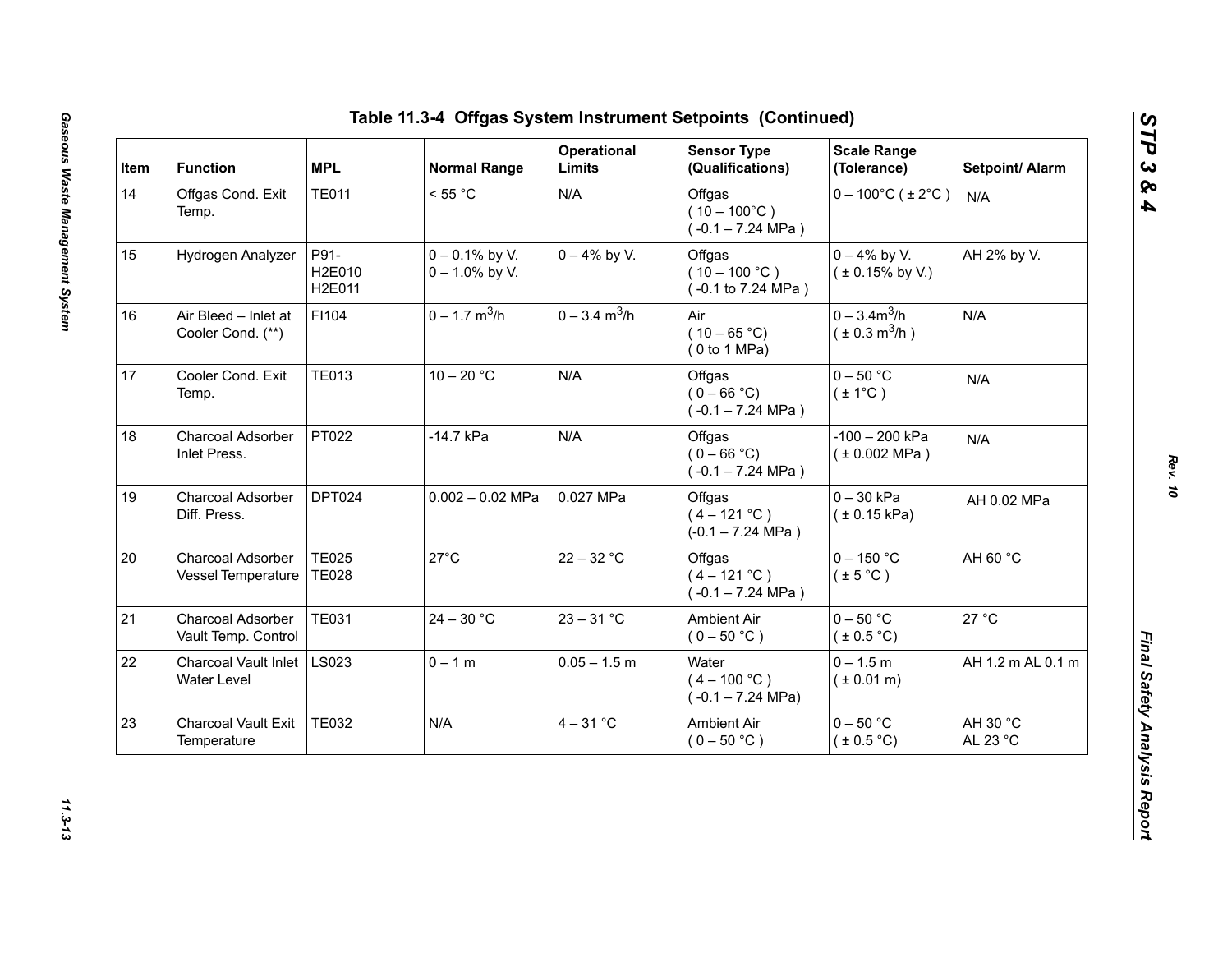| After Filter<br><b>DPT029</b><br>$50 - 250$ Pa<br>1.0 kPa<br>Offgas<br>$0-5$ kPa<br>AH 0.9kPa<br>Differential<br>$(0 - 121 °C)$<br>(± 0.032 kPa)<br>$(-0.1 - 7.24 \text{ MPa})$<br>Pressure<br>$10 - 20$ m <sup>3</sup> /h<br>$0 - 96.4 m3/h$<br>AL 10 $m^3/h$<br>FT020<br>Offgas<br>Process Flow (**)<br>Narrow Range:<br>AH 40 $m^3/h$<br>$(0 - 121 °C)$<br>$0 - 50$ m3/h<br>FT021<br>AHH 80 $m^3/h$<br>$(\pm 0.75 \text{ m}^3/h)$<br>$(-0.1 - 7.24 \text{ MPa})$<br>Wide Range:<br>$0 - 100 \text{ m}^3/h$<br>$(\pm 1.5 \text{ m}^3/h)$<br>* Based on Full Power Flow of 5000 kg/hr steam<br><b>** Flow is at Standard Atmosphere</b><br>*** Operational Limit for standby recombiner is 160 - 300°C. |    | <b>MPL</b><br><b>Function</b> | <b>Normal Range</b> | Operational<br>Limits | <b>Sensor Type</b><br>(Qualifications) | <b>Scale Range</b><br>(Tolerance) | Setpoint/ Alarm |
|----------------------------------------------------------------------------------------------------------------------------------------------------------------------------------------------------------------------------------------------------------------------------------------------------------------------------------------------------------------------------------------------------------------------------------------------------------------------------------------------------------------------------------------------------------------------------------------------------------------------------------------------------------------------------------------------------------|----|-------------------------------|---------------------|-----------------------|----------------------------------------|-----------------------------------|-----------------|
|                                                                                                                                                                                                                                                                                                                                                                                                                                                                                                                                                                                                                                                                                                          | 24 |                               |                     |                       |                                        |                                   |                 |
|                                                                                                                                                                                                                                                                                                                                                                                                                                                                                                                                                                                                                                                                                                          | 25 |                               |                     |                       |                                        |                                   |                 |
|                                                                                                                                                                                                                                                                                                                                                                                                                                                                                                                                                                                                                                                                                                          |    |                               |                     |                       |                                        |                                   |                 |
|                                                                                                                                                                                                                                                                                                                                                                                                                                                                                                                                                                                                                                                                                                          |    |                               |                     |                       |                                        |                                   |                 |
|                                                                                                                                                                                                                                                                                                                                                                                                                                                                                                                                                                                                                                                                                                          |    |                               |                     |                       |                                        |                                   |                 |
|                                                                                                                                                                                                                                                                                                                                                                                                                                                                                                                                                                                                                                                                                                          |    |                               |                     |                       |                                        |                                   |                 |
|                                                                                                                                                                                                                                                                                                                                                                                                                                                                                                                                                                                                                                                                                                          |    |                               |                     |                       |                                        |                                   |                 |
|                                                                                                                                                                                                                                                                                                                                                                                                                                                                                                                                                                                                                                                                                                          |    |                               |                     |                       |                                        |                                   |                 |
|                                                                                                                                                                                                                                                                                                                                                                                                                                                                                                                                                                                                                                                                                                          |    |                               |                     |                       |                                        |                                   |                 |
|                                                                                                                                                                                                                                                                                                                                                                                                                                                                                                                                                                                                                                                                                                          |    |                               |                     |                       |                                        |                                   |                 |
|                                                                                                                                                                                                                                                                                                                                                                                                                                                                                                                                                                                                                                                                                                          |    |                               |                     |                       |                                        |                                   |                 |
|                                                                                                                                                                                                                                                                                                                                                                                                                                                                                                                                                                                                                                                                                                          |    |                               |                     |                       |                                        |                                   |                 |
|                                                                                                                                                                                                                                                                                                                                                                                                                                                                                                                                                                                                                                                                                                          |    |                               |                     |                       |                                        |                                   |                 |
|                                                                                                                                                                                                                                                                                                                                                                                                                                                                                                                                                                                                                                                                                                          |    |                               |                     |                       |                                        |                                   |                 |
|                                                                                                                                                                                                                                                                                                                                                                                                                                                                                                                                                                                                                                                                                                          |    |                               |                     |                       |                                        |                                   |                 |
|                                                                                                                                                                                                                                                                                                                                                                                                                                                                                                                                                                                                                                                                                                          |    |                               |                     |                       |                                        |                                   |                 |
|                                                                                                                                                                                                                                                                                                                                                                                                                                                                                                                                                                                                                                                                                                          |    |                               |                     |                       |                                        |                                   |                 |
|                                                                                                                                                                                                                                                                                                                                                                                                                                                                                                                                                                                                                                                                                                          |    |                               |                     |                       |                                        |                                   |                 |
|                                                                                                                                                                                                                                                                                                                                                                                                                                                                                                                                                                                                                                                                                                          |    |                               |                     |                       |                                        |                                   |                 |
|                                                                                                                                                                                                                                                                                                                                                                                                                                                                                                                                                                                                                                                                                                          |    |                               |                     |                       |                                        |                                   |                 |
|                                                                                                                                                                                                                                                                                                                                                                                                                                                                                                                                                                                                                                                                                                          |    |                               |                     |                       |                                        |                                   |                 |
|                                                                                                                                                                                                                                                                                                                                                                                                                                                                                                                                                                                                                                                                                                          |    |                               |                     |                       |                                        |                                   |                 |
|                                                                                                                                                                                                                                                                                                                                                                                                                                                                                                                                                                                                                                                                                                          |    |                               |                     |                       |                                        |                                   |                 |

*STP 3 & 4*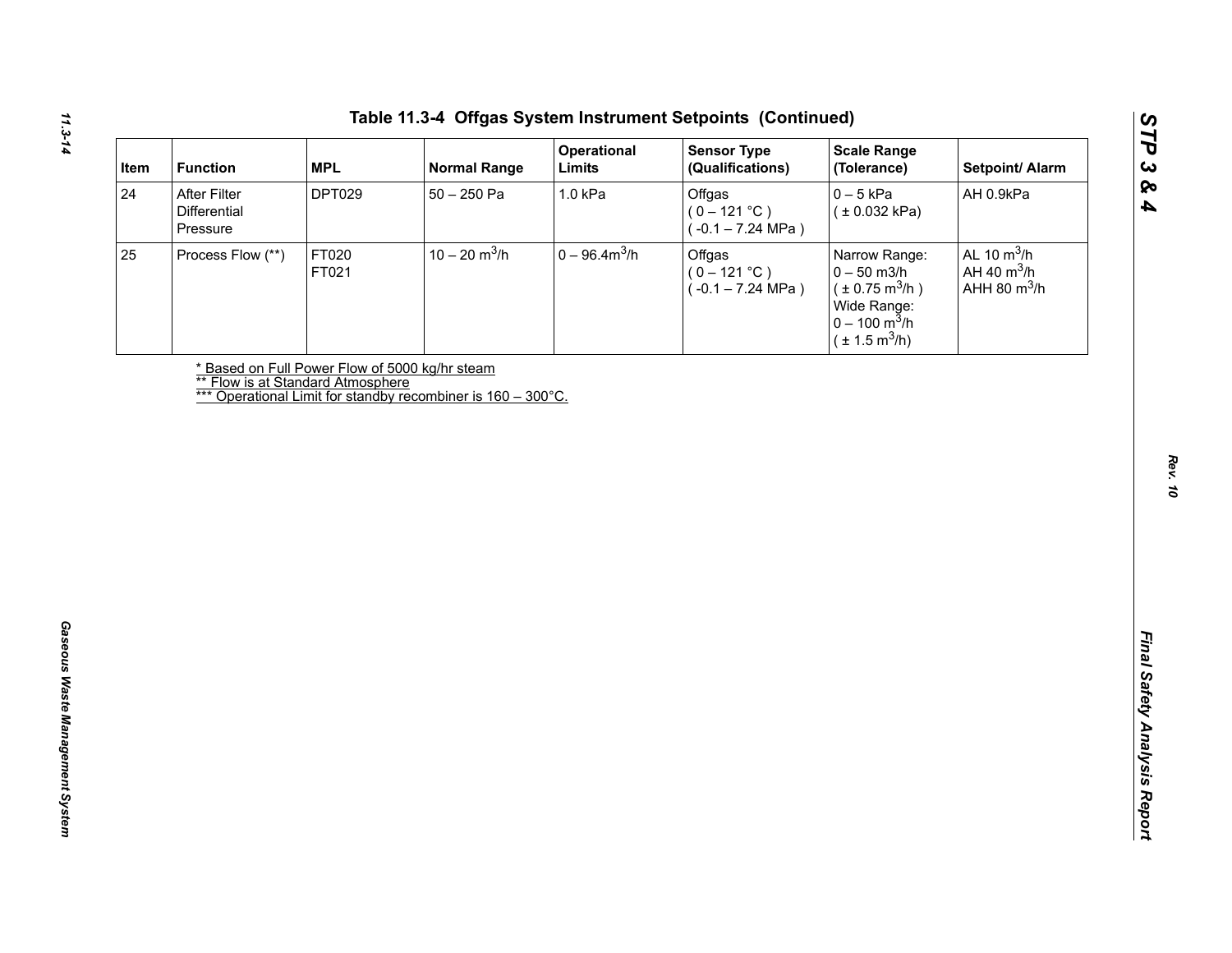| Table 11.3-5 REGULATORY GUIDE 1.110 COST DATA (1) |
|---------------------------------------------------|
| (Costs are in 1000s of 1975 Dollars)              |

| <b>Cost-Benefit Parameter</b>                     | <b>3-Ton Charcoal Adsorber</b> |
|---------------------------------------------------|--------------------------------|
| Equipment and Material Direct Cost <sup>(2)</sup> | 53                             |
| Direct Labor Cost (DLC) <sup>(2)</sup>            | 14                             |
| Labor Cost Correction Factor (LCCF) (3)           |                                |
| Annual Operating Cost (AOC)                       | Negligible                     |
| Annual Maintenance Cost (AMC)                     | Negligible                     |
| Notes:                                            |                                |

- (1) All costs are on a per unit basis.
- (2) Equipment and Material Direct Costs and Direct Labor Costs are from Table A-1 of Regulatory Guide 1.110.
- (3) The Labor Cost Correction Factors are from Table A-4 of Regulatory Guide 1.110. The lowest LCCF is chosen which maximizes the benefit.
- (4) The Annual Operating Costs are from Table A-2 of Regulatory Guide 1.110.
- (5) The Annual Maintenance Costs are from Table A-3 of Regulatory Guide 1.110.